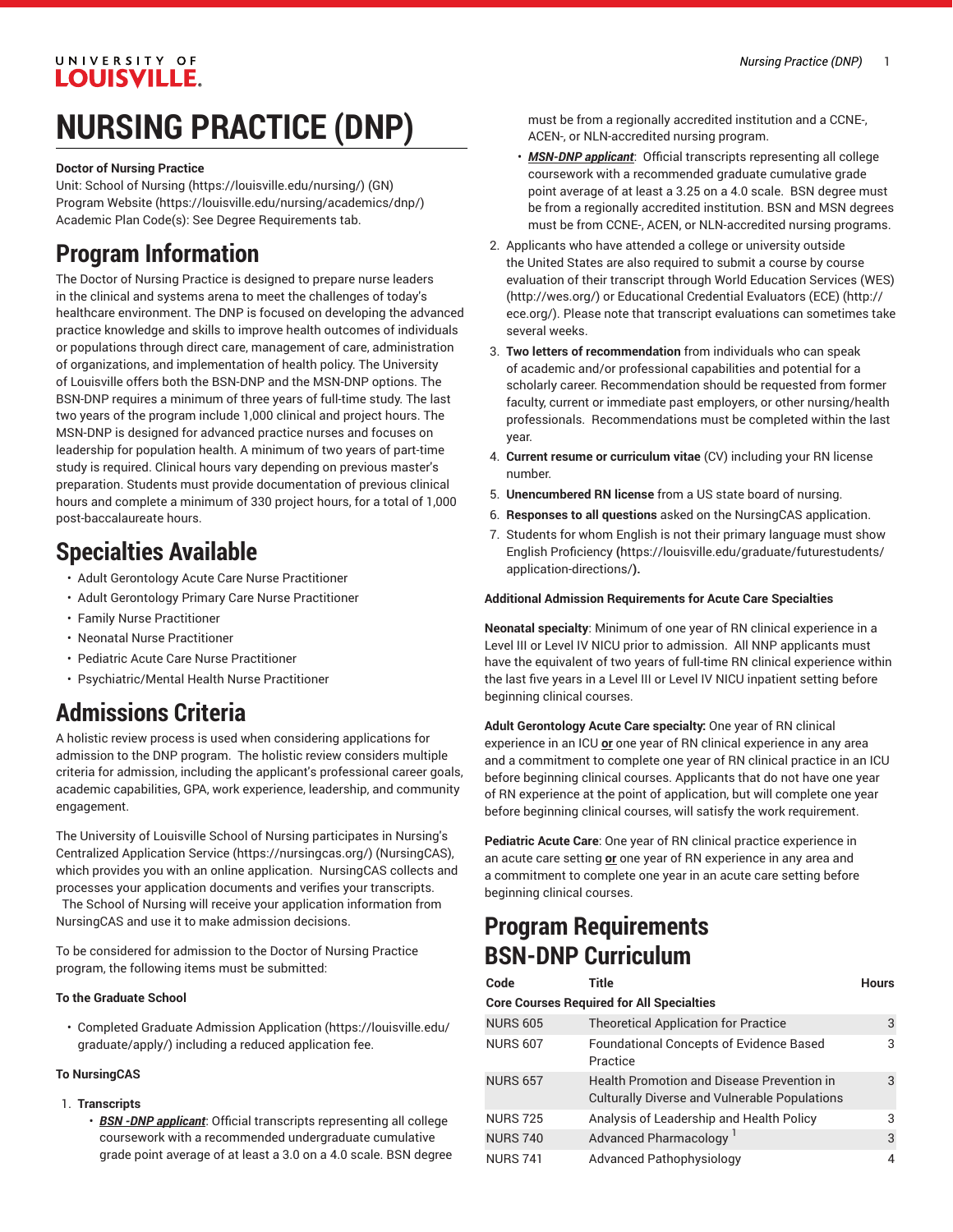### UNIVERSITY OF LOUISVILLE.

| <b>Minimum Total Hours</b> |                                                                    | 62 |
|----------------------------|--------------------------------------------------------------------|----|
| <b>NURS 791</b>            | Applied Statistics for Evidence Based Practice                     | 3  |
| <b>NURS 789</b>            | Clinical Practicum for the DNP NP III <sup>1</sup>                 | 1  |
| <b>NURS 788</b>            | Clinical Practicum II <sup>1</sup>                                 | 3  |
| <b>NURS 787</b>            | Clinical Practicum for the DNP NP I <sup>1</sup>                   | 4  |
| <b>NURS 752</b>            | DNP Project III: Project Evaluation, Analysis and<br>Dissemination | 3  |
| <b>NURS 751</b>            | DNP Project II: Project Implementation                             | 3  |
| <b>NURS 750</b>            | DNP Project I: Project Inception                                   | 3  |
| <b>NURS 749</b>            | The Business of Healthcare                                         | 3  |
| <b>NURS 748</b>            | <b>Transformational Leadership</b>                                 | 3  |
| <b>NURS 747</b>            | <b>Finance Management</b>                                          | 2  |
| <b>NURS 746</b>            | <b>Program Development &amp; Evaluation</b>                        | 3  |
| <b>NURS 745</b>            | Informatics in Advanced Practice Nursing                           | 3  |
| <b>NURS 744</b>            | Synthesis and Evaluation of Evidence in Practice                   | 3  |
| <b>NURS 743</b>            | Epidemiology                                                       | 3  |
| <b>NURS 742</b>            | Advanced Physical Assessment <sup>1</sup>                          | 3  |

### **MSN-DNP Curriculum**

Academic Plan Code(s): NURSDNPMSN

| Code                       | <b>Title</b>                                                                                                                   | <b>Hours</b>   |
|----------------------------|--------------------------------------------------------------------------------------------------------------------------------|----------------|
| <b>NURS 725</b>            | Analysis of Leadership and Health Policy                                                                                       | 3              |
| <b>NURS 740</b>            | Advanced Pharmacology <sup>2</sup>                                                                                             | 3              |
| <b>NURS 741</b>            | Advanced Pathophysiology <sup>2</sup>                                                                                          | $\overline{4}$ |
| <b>NURS 742</b>            | Advanced Physical Assessment <sup>2</sup>                                                                                      | 3              |
| <b>NURS 743</b>            | Epidemiology                                                                                                                   | 3              |
| <b>NURS 744</b>            | Synthesis and Evaluation of Evidence in Practice                                                                               | 3              |
| <b>NURS 745</b>            | Informatics in Advanced Practice Nursing                                                                                       | 3              |
| <b>NURS 746</b>            | Program Development & Evaluation                                                                                               | 3              |
| <b>NURS 747</b>            | <b>Finance Management</b>                                                                                                      | $\overline{2}$ |
| <b>NURS 748</b>            | <b>Transformational Leadership</b>                                                                                             | 3              |
| <b>NURS 749</b>            | The Business of Healthcare                                                                                                     | 3              |
| <b>NURS 750</b>            | DNP Project I: Project Inception                                                                                               | 3              |
| <b>NURS 751</b>            | DNP Project II: Project Implementation                                                                                         | 3              |
| <b>NURS 752</b>            | DNP Project III: Project Evaluation, Analysis and<br>Dissemination                                                             | 3              |
| <b>NURS 754</b>            | Clinical Reasoning in Advanced Practice Nursing <sup>2</sup>                                                                   | 1              |
| <b>NURS 791</b>            | Applied Statistics for Evidence Based Practice                                                                                 | 3              |
|                            | Specialty coursework required for non-nurse practitioner MSN-DNP or<br>for nurse practitioner seeking an additional specialty. |                |
| <b>Minimum Total Hours</b> |                                                                                                                                | 46             |

1 Not required for Neonatal

2 Required for advanced practice if not a licensed nurse practitioner.

### **DNP Specialties Adult-Gerontology Acute Care**

Academic Plan Code(s): NURSDNPAAC

Adult Gerontology Acute Care specialty requires one year of RN clinical experience in an ICU **or** one year of RN clinical experience in any area

and a commitment to complete one year of RN clinical practice in an ICU before beginning clinical courses.

| Code                       | Title                                                 | Hours          |
|----------------------------|-------------------------------------------------------|----------------|
| <b>NURS 754</b>            | Clinical Reasoning in Advanced Practice Nursing       |                |
| <b>NURS 760</b>            | Gerontology Pharmacology                              |                |
| <b>NURS 776</b>            | Procedures and Diagnostics for the Acute Care NP      |                |
| <b>NURS 777</b>            | The Adult/Gerontology Acute Care NP Role              |                |
| <b>NURS 779</b>            | Diagnosis & Management in Acute Care I                | 4              |
| <b>NURS 780</b>            | Procedures and Diagnostics for the Acute Care NP<br>Ш | $\overline{2}$ |
| <b>NURS 781</b>            | Diagnosis & Management in Acute Care II               | 3              |
| <b>NURS 783</b>            | Diagnosis & Management in Acute Care III              |                |
| <b>Minimum Total Hours</b> |                                                       |                |

### **Adult-Gerontology Primary Care**

Academic Plan Code(s): NURSDNPAPC

| Code                       | Title                                                                 | <b>Hours</b>  |
|----------------------------|-----------------------------------------------------------------------|---------------|
| <b>NURS 753</b>            | Adolescent Well Child Theory                                          |               |
| <b>NURS 754</b>            | Clinical Reasoning in Advanced Practice Nursing                       | 1             |
| <b>NURS 755</b>            | Diagnosis and Management of Adult Health in<br><b>Primary Care</b>    | 4             |
| <b>NURS 756</b>            | Procedures & Diagnostics for Adult Health                             | 2             |
| <b>NURS 757</b>            | Diagnosis and Management of Women's Health in<br><b>Primary Care</b>  | 2             |
| <b>NURS 758</b>            | Diagnosis and Management of Mental Health in<br><b>Primary Care</b>   | $\mathcal{P}$ |
| <b>NURS 759</b>            | Diagnosis and Management of the Older Adult in<br><b>Primary Care</b> | 2             |
| <b>NURS 760</b>            | Gerontology Pharmacology                                              |               |
| <b>Minimum Total Hours</b> |                                                                       |               |

### **Family Nurse Practitioner**

Academic Plan Code(s): NURSDNPFNP

| Code                       | <b>Title</b>                                                         | Hours          |
|----------------------------|----------------------------------------------------------------------|----------------|
| <b>NURS 754</b>            | Clinical Reasoning in Advanced Practice Nursing                      | ı              |
| <b>NURS 755</b>            | Diagnosis and Management of Adult Health in<br><b>Primary Care</b>   | 4              |
| <b>NURS 756</b>            | Procedures & Diagnostics for Adult Health                            | 2              |
| <b>NURS 757</b>            | Diagnosis and Management of Women's Health in<br><b>Primary Care</b> | $\overline{2}$ |
| <b>NURS 758</b>            | Diagnosis and Management of Mental Health in<br><b>Primary Care</b>  | 2              |
| <b>NURS 760</b>            | Gerontology Pharmacology                                             | 1              |
| <b>NURS 761</b>            | Pediatric & Adolescent Well Child Theory                             | 2              |
| <b>NURS 762</b>            | Diagnosis & Management of Pediatrics in Primary<br>Care              | $\overline{2}$ |
| <b>Minimum Total Hours</b> |                                                                      | 16             |